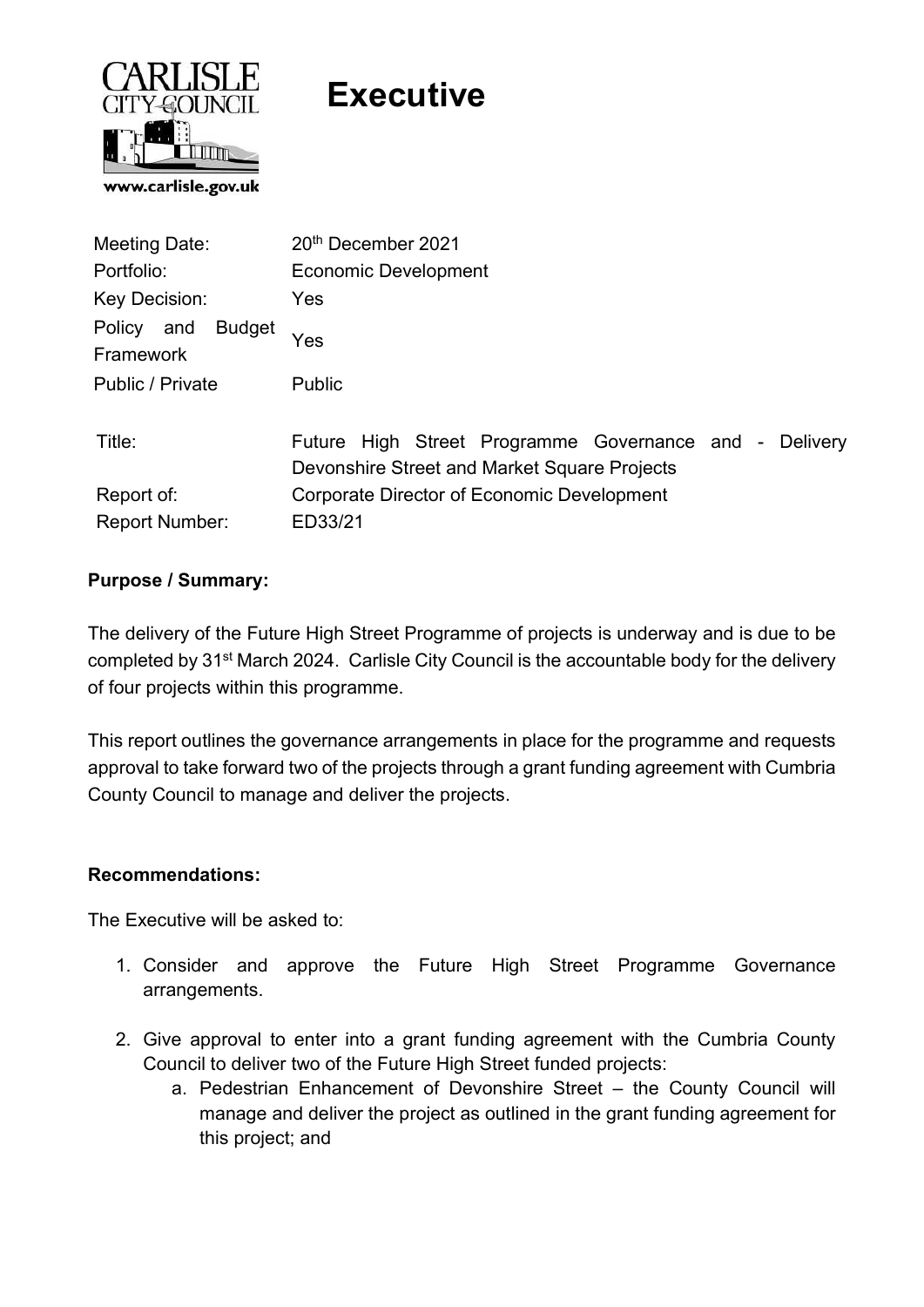b. Reimagining Greenmarket / Market Square as Carlisle's event space – both councils will co-produce this project in terms of design, the County Council will manage and deliver this project as outlined in a co-operation and grant funding agreement.

The final terms of the grant funding agreements for the two projects to be agreed by the Corporate Director of Economic Development following consultation with the Corporate Director of Finance and Resources, Corporate Director of Governance and Regulatory Services, Portfolio Holder for Economic Development and the Leader of the Council and subject to the project being assured by the governance structure.

3. Agree to the redistribution of the funding to be undertaken by the Corporate Director of Economic Development following consultation with the Corporate Director of Finance and Resources.

#### **Tracking**

| Executive: |  | <b>ED 18/21 - Regeneration Programme Update and</b>                                                       |  |  |
|------------|--|-----------------------------------------------------------------------------------------------------------|--|--|
|            |  | Economic Development Programme Management Office                                                          |  |  |
|            |  |                                                                                                           |  |  |
| Council:   |  | <b>ED 22/21 - Regeneration Programme Update and  </b><br>Economic Development Programme Management Office |  |  |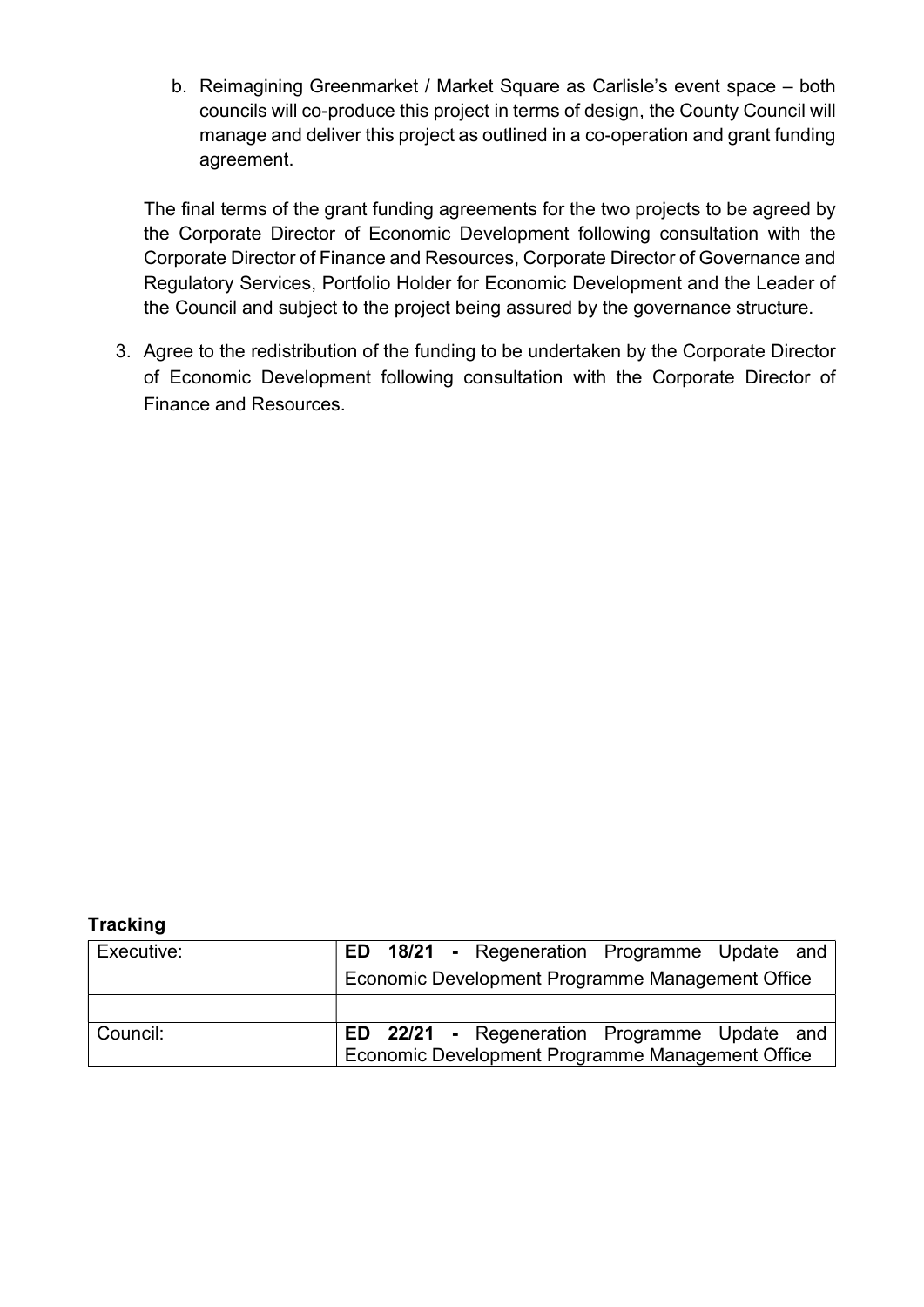# 1. BACKGROUND

- 1.1. Executive and Council approvals were given, on  $5<sup>th</sup>$  July 2021 and 20<sup>th</sup> July 2021 respectively, to sign the Future High Street Fund (FHSF) Memorandum of Understanding and therefore confirm the Council's acceptance of the £9,124,606 grant funding offered. This gave approval for the Council to be the accountable body for the FHSF programme delivery.
- 1.2. The FHSF Programme supports a package of measures to modernise and repurpose key buildings, giving them a future purpose, improve event space and public realm to support economic activity, improving the leisure offer and widening the opportunities to have more people living and working in the centre. The proposed scheme comprises four distinct but inter-related projects:

| <b>FHSF ask</b>                                                        | Total      |
|------------------------------------------------------------------------|------------|
| a. Repurposing 6-24 Castle Street                                      | £1,135,000 |
| b. Preparing Central Plaza site for redevelopment                      | £4,749,645 |
| c. Reimagining Green Market/ Market Square as Carlisle's events space* | £2,381,768 |
| d. Pedestrian enhancement of Devonshire Street                         | £490,928   |
| Delivery costs                                                         | £367,266   |
| <b>Total</b>                                                           | £9,124,607 |

#### Table 1: FHSF Programme

\* This does not include the Council contribution of £388,232

# 2. PROPOSALS

## 2.1. Programme Governance

- 2.1.1. Carlisle City Council is the accountable body for the FHSF Programme delivery and as such the Council will make the ultimate decisions in delivery of the programme, however, consideration of the views of the Cumbria County Council's Local Area Committee is required in reference to the two highways related projects (c. and d. above). This ensures that the FHSF programme is ultimately accountable to the Council's elected members, who will monitor spending, delivery progress and support in the management of any risks through the Council's governance structure.
- 2.1.2 The governance structure for the FHSF Programme as set out in the business case is outlined below (Figure 1).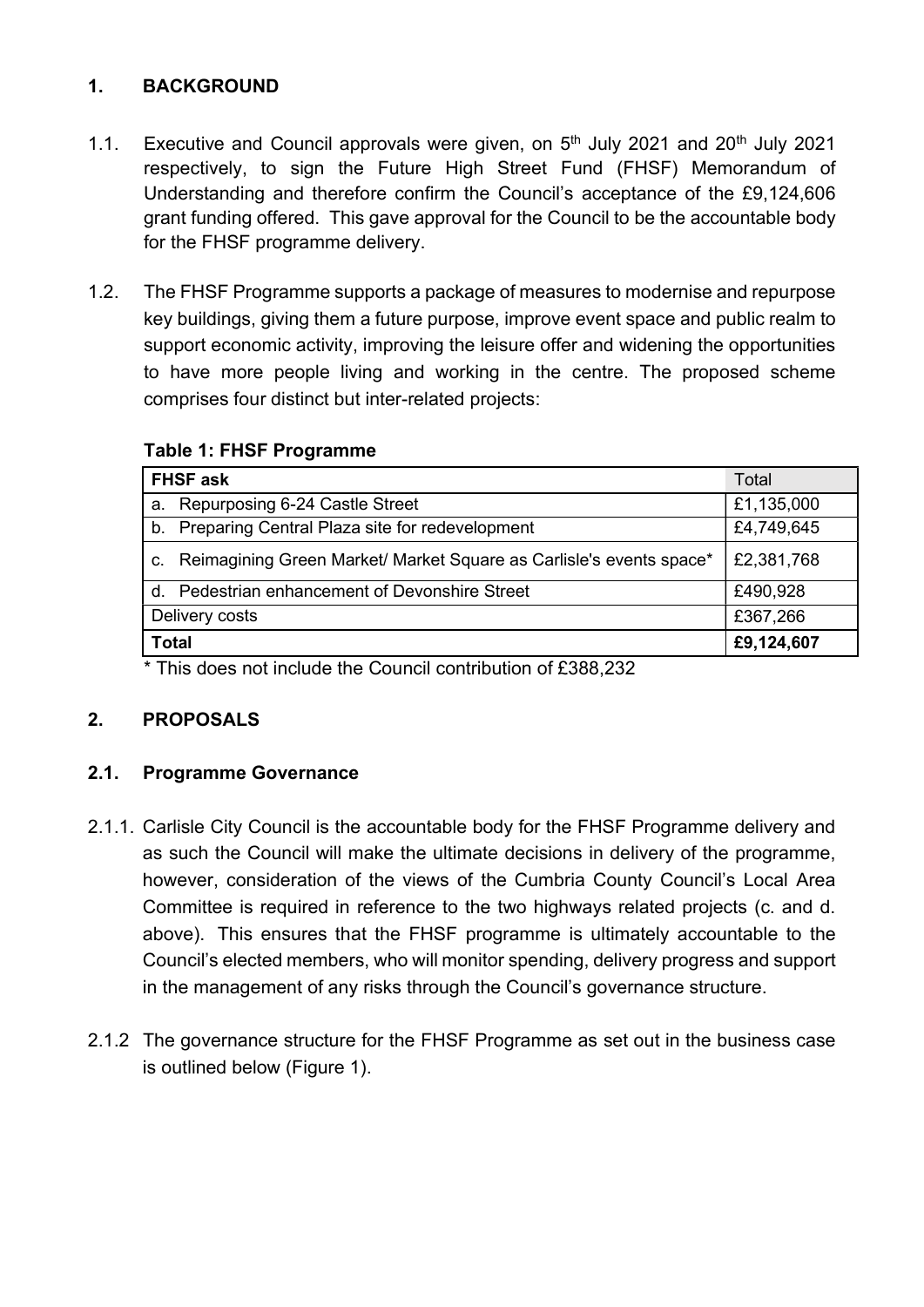

Figure 1: Governance organogram - FHSF business case

- 2.1.3 Since the announcement of a successful bid, the business case has been through clarifications and reprofiling that resulted in a reduction in the number of projects included and the cost of the programme. The reduction in the programme and the nature of the remaining projects has resulted in the proposed streamlining and more proportionate governance structure as set out in Figure 2.
	- 2.1.4 In streamlining the governance structure, the decision making, scrutiny and assurance remains the role of the City Council Executive and the Local Area Committee. In the revised structure, it is proposed that the Joint Member Advisory Group (JMWG) will undertake the advisory role of the FHSF Programme Board, thereby removing the need for two stand-alone advisory bodies. The JMWG forum, as a cross-authority group, will provide elected member and senior officers the ability to input into the delivery of the FHSF programme within the wider regeneration context. For the Terms of Reference for the FHSF Programme Steering Group / JMWG see Appendix 1. The terms of reference of this group overlaps with the role of the Strategic Partnering Board (SPB) and the Town Deal Board and as such diminish the need for these bodies being formally included in the governance arrangements, both will be kept abreast of FHSF Programme delivery.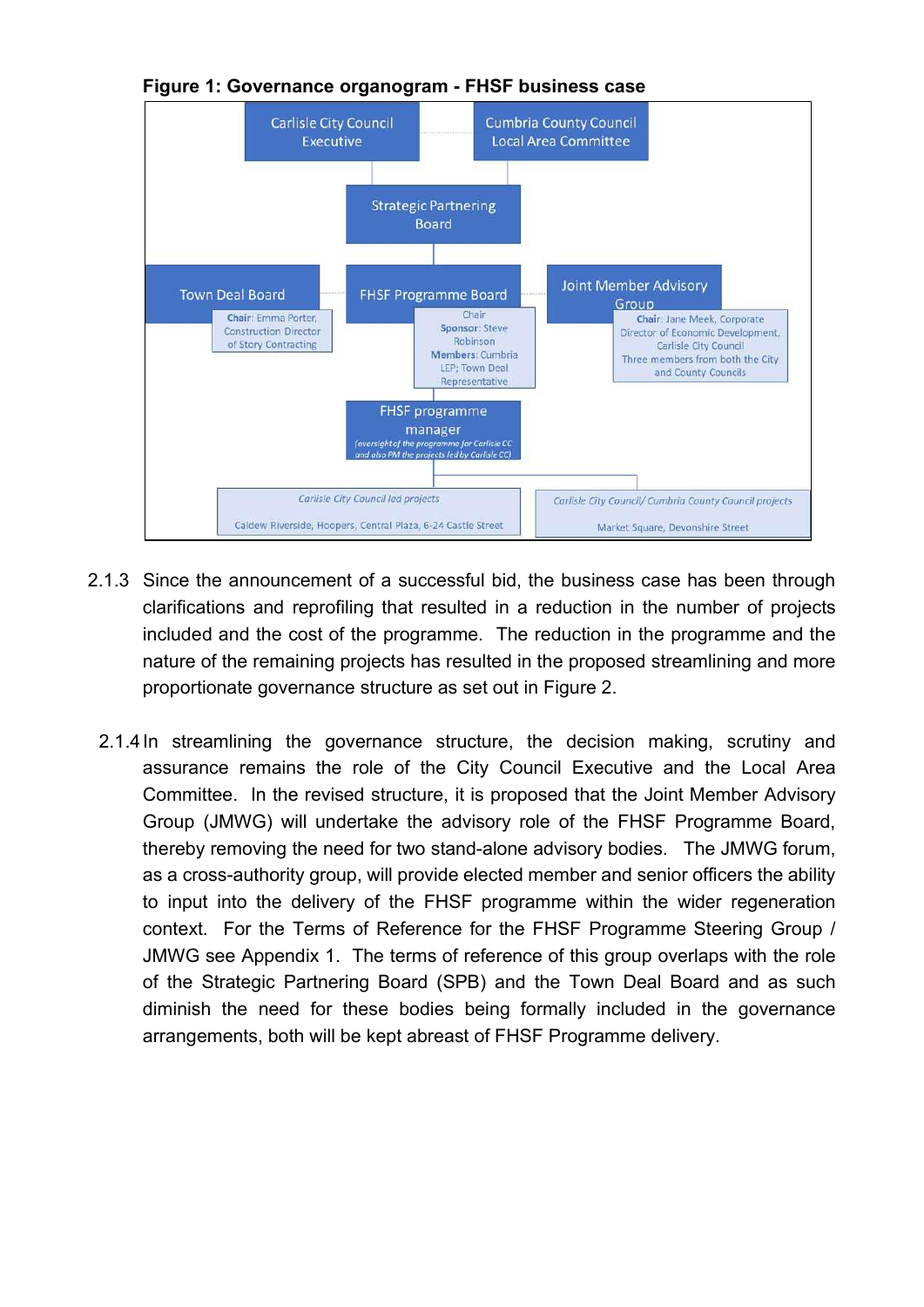

#### Figure 2: Revised governance organogram - FHSF programme delivery

2.1.6 For the two projects to be delivered by the County Council, these will feed from the working group through the FHSF Programme Manager, with assurance by Legal, Finance and Property (as applicable) in accordance with our own internal Project guidelines, and then the steering group before being agreed by the council either by its Cabinet or authorised delegation. Any funding from the council as the Accountable Body would not be released until the final project proposal had been through assurance and signed off by county cabinet or delegated authority. For those projects being delivered by the City Council the Executive will look to agree the final proposal for the projects following the same assurance but also ensuring that internal officers in Legal, Finance and Property Services have the opportunity to review the proposal and provide feedback to the working group for the project

## 2.2. Programme Delivery

2.2.1. Carlisle City Council is the lead council and accountable body, whilst Cumbria County Council will manage the delivery of two projects under the FHSF including the Market Square and Devonshire Street projects. The councils will work together to coproduce the projects and the County Council as Highways Authority will manage the delivery of the two projects relating to the highway.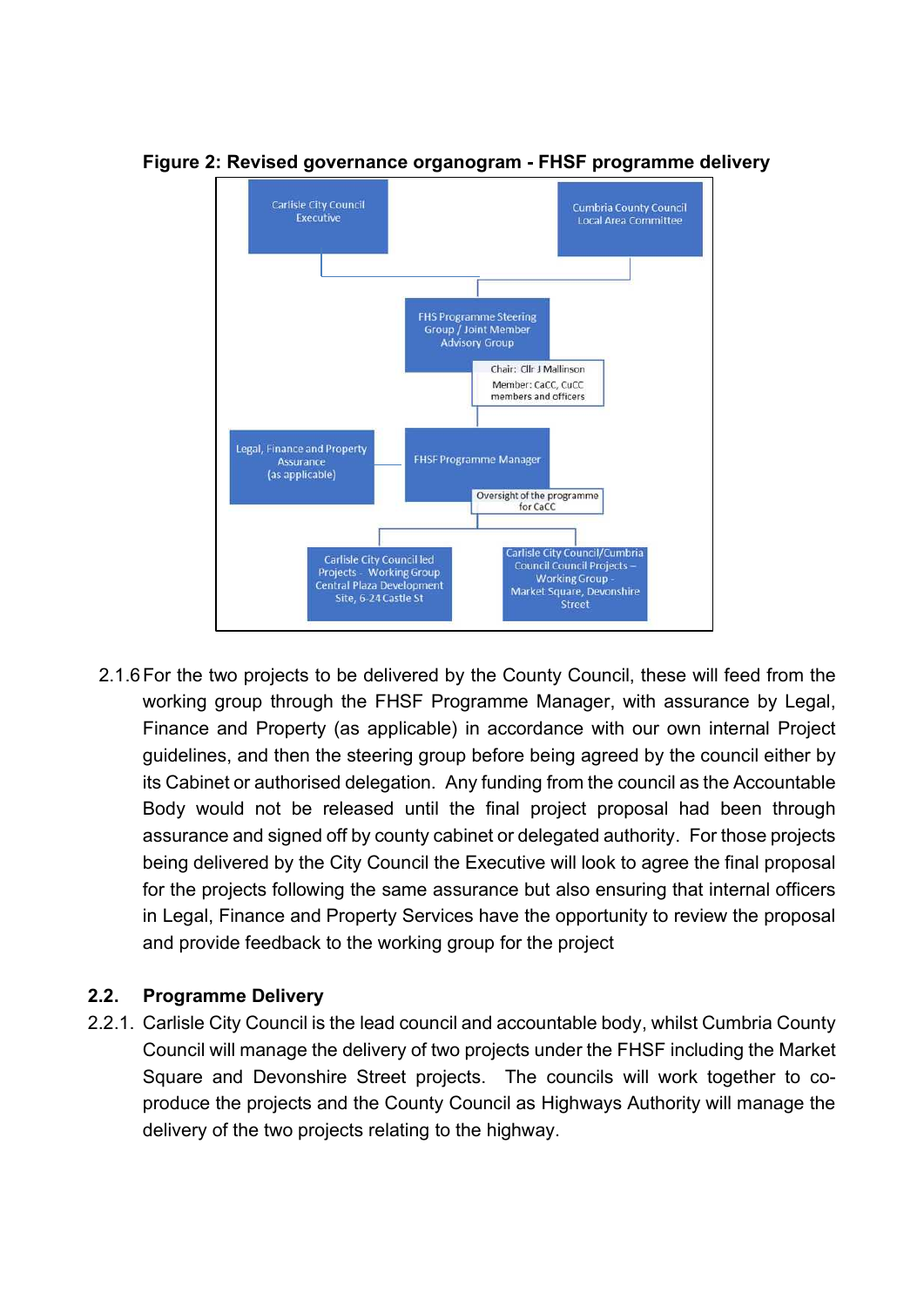- 2.2.2. A grant funding agreement has been drafted set out the that outlines the responsibilities of both authorities with respect to the use of the grant for the delivery of two projects. The agreement outlines the trigger points for the drawdown of the grant funding to the County Council.
- 2.2.3. The grant funding agreement has been drafted and both Councils are in the process of refinement of the clauses. The Executive is requested that delegated authority for the final agreement to be authorised by the Corporate Director of Economic Development following consultation with the Corporate Director of Finance and Resources (S151 Officer), Corporate Director of Governance and Regulatory Services, Portfolio Holder for Economic Development and the Leader of the Council.

## 3. RISKS

3.1 The delegation of authority is necessary to ensure the delivery the programme effectively and within the time frame outlined within the FHSF Memorandum of Understanding.

## 4. CONCLUSION AND REASONS FOR RECOMMENDATIONS

- 4.1 This report updates and provides the Executive the opportunity to advise and approve the proposed governance arrangements for the FHSF Programme.
- 4.2. In order to progress the delivery of the FHSF Programme it is recommended that delegated authority be approved to allow the Council to enter into a grant funding arrangement with Cumbria County Council for the delivery of two projects:
	- Preparing Central Plaza site for redevelopment; and
	- Pedestrian enhancement of Devonshire Street.

# 5. CONTRIBUTION TO THE CARLISLE PLAN PRIORITIES

- 5.1 The FHSF Programme will support the delivery of the vision set out in the Carlisle Plan, which is to enable Carlisle to grow and prosper as the capital of the Borderlands region.
- 5.2 The FHSF Programme contributes directly to the priority of delivering inclusive and sustainable economic growth, by making Carlisle a more attractive place for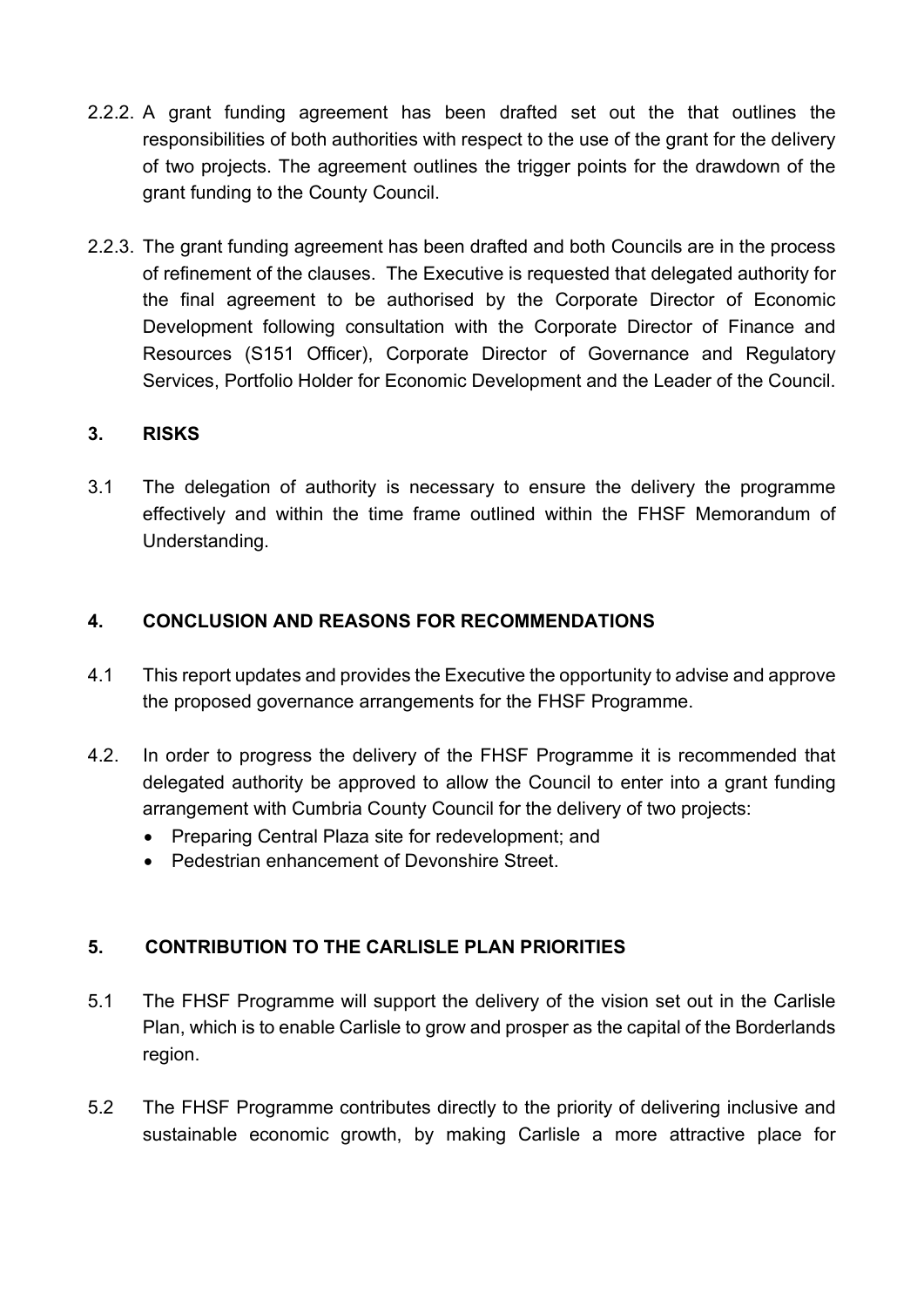investment. It also contributes directly to the priority of improving health and wellbeing, by making Carlisle a great and safe place to walk and cycle.

| <b>Contact Officer:</b>                  | <b>Steven Robinson</b>                                              | Ext: | 7535 |
|------------------------------------------|---------------------------------------------------------------------|------|------|
| <b>Appendices</b><br>attached to report: | Appendix 1: DRAFT Terms of Reference for the FHSF Steering<br>Group |      |      |

Note: in compliance with section 100d of the Local Government Act 1972 the report has been prepared in part from the following papers:

• None

CORPORATE IMPLICATIONS:

LEGAL – Legal Services has already been engaged in connection with the drafting of the Grant Funding Agreement.

There is no grant funding agreement from the Future High Street Fund, however there is an MOU between the Council and now Department of Levelling Up, Communities and Housing (DLUCH) therefore the terms of this and the grant award letter should be considered in any dealings with the County Council on this matter. DLUCH guidance also asks to be consulted on any significant changes to any project therefore as the Accountable Body the City Council should ensure that DLUCH are consulted as and when required.

Any decision taken by the City Council to expend funds over £70k should be taken by the Executive and therefore each project that the City Council will deliver will need approval from the Carlisle City Council Executive.

Carlisle City Council as the Accountable Body should assure that the projects being delivered by the County Council have been through the governance process as outlined in this report before the Grant Funding Agreement is finalised and funds are released.

The changes to the governance process as outlined above should be notified to DLUCH in accordance with their guidance on the use of the FHSF.

PROPERTY SERVICES - No property Implications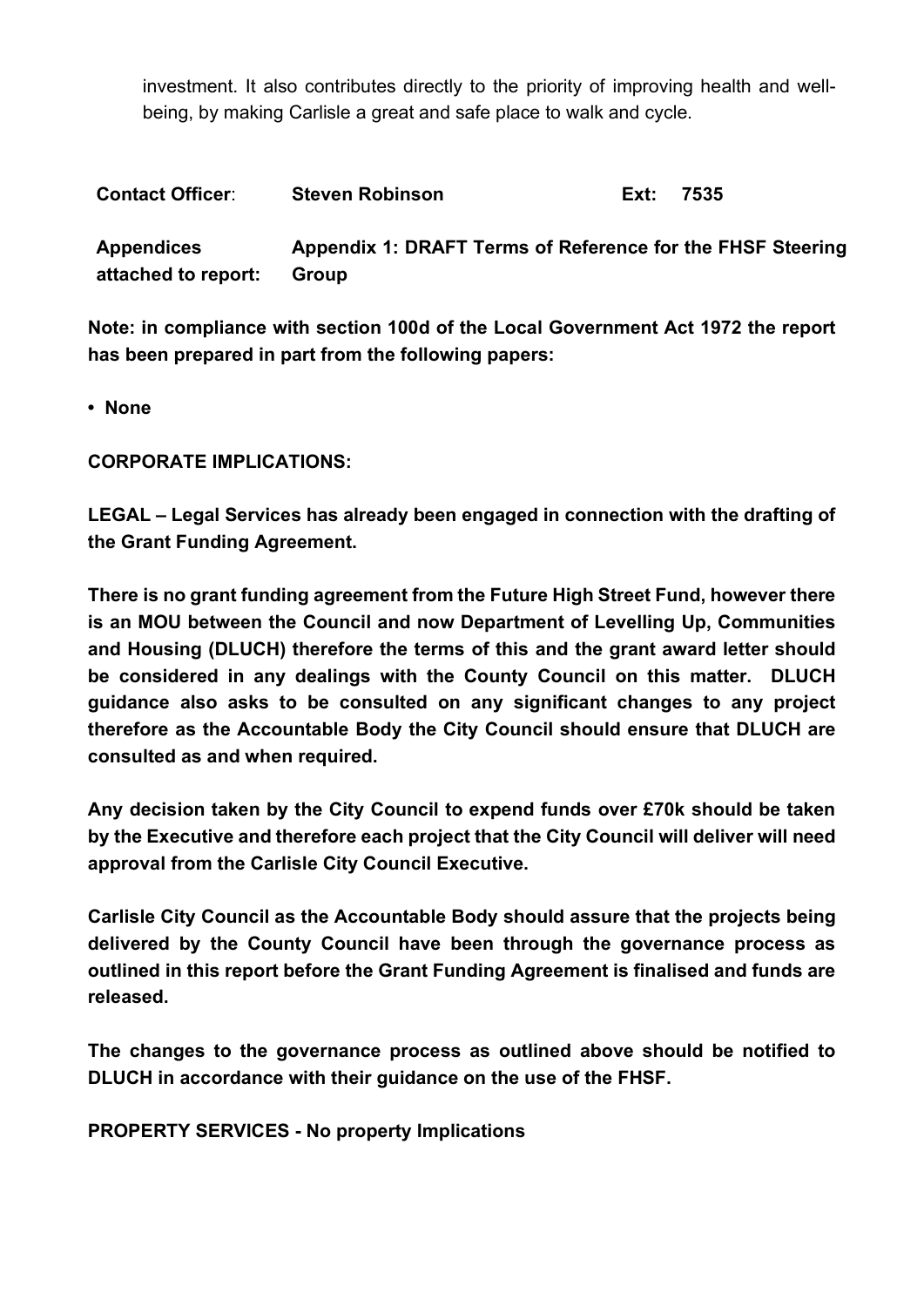FINANCE – The funding for the Future High Street Fund programme is contained with the Council's capital programme over 2021/22 – 2023/24 financial years. This report sets out the governance arrangements over how that funding will be spent and requests a number of delegations to ensure that the schemes can be delivered.

As the Accountable body, Grant Funding Agreements are required to ensure that the City Council and partners comply with the terms and conditions as set out in the MOU with the DLUCH.

Members are reminded that this MOU for FHSF is for 2021/22 only and therefore funding for 2022/23 onwards is subject to the outcome of the Government's Spending Review and annual LA Funding assessments.

EQUALITY – None

INFORMATION GOVERNANCE – None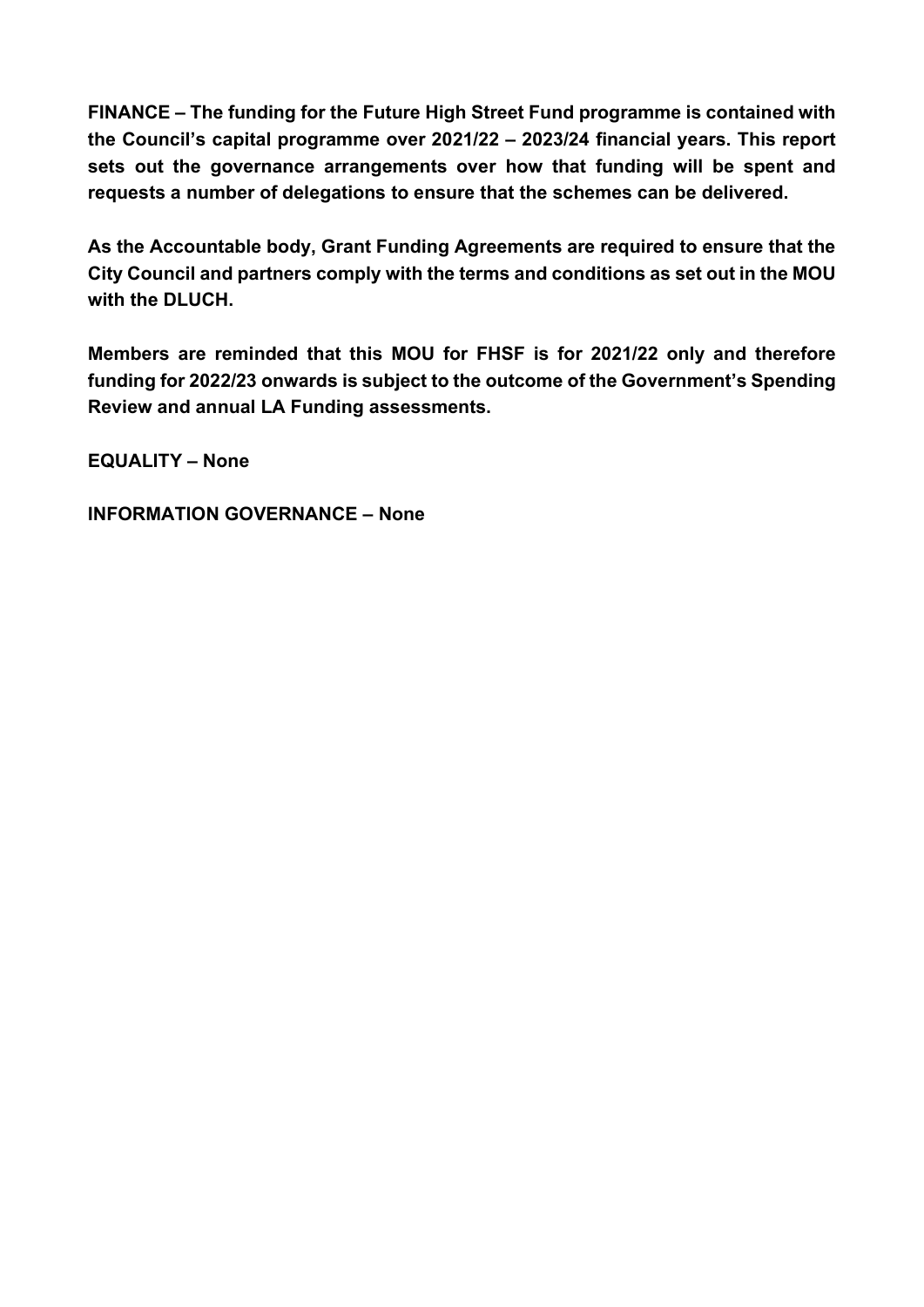# **Carlisle Economic Development Joint Members' Advisory Group Terms of Reference**

#### **Purpose**

The Joint Member Advisory Group (JMAG) is a cross-authority, informal group that will provide elected Member input from both the City and County Councils to the economic development and regeneration programmes / projects to be delivered within the city and wider District.

Its role is as follows:

- Ensure that economic development and regeneration programmes / projects are aligned to outcomes of the Council Plans of both authorities.
- To be advised of progress on the economic development and regeneration programmes / projects.
- To input into the development of current economic development and regeneration programmes / projects in Carlisle, including the Borderlands Growth Deal and Carlisle Town Deal.
- To provide a steer to the delivery of the Future High Street funded programme of projects which include City and County manged projects. Refer below to Figure 1: FHS Programme Governance Structure.
- To input into the development of future economic development and regeneration programmes / projects in Carlisle, including but not limited to the Levelling Up Fund and Shared Prosperity Fund.
- To receive and have input to the development and delivery engagement strategies and programmed consultations for economic development and regeneration projects.
- To champion the work being undertaken towards the delivery of the economic development and regeneration programme and projects to the wider member forum.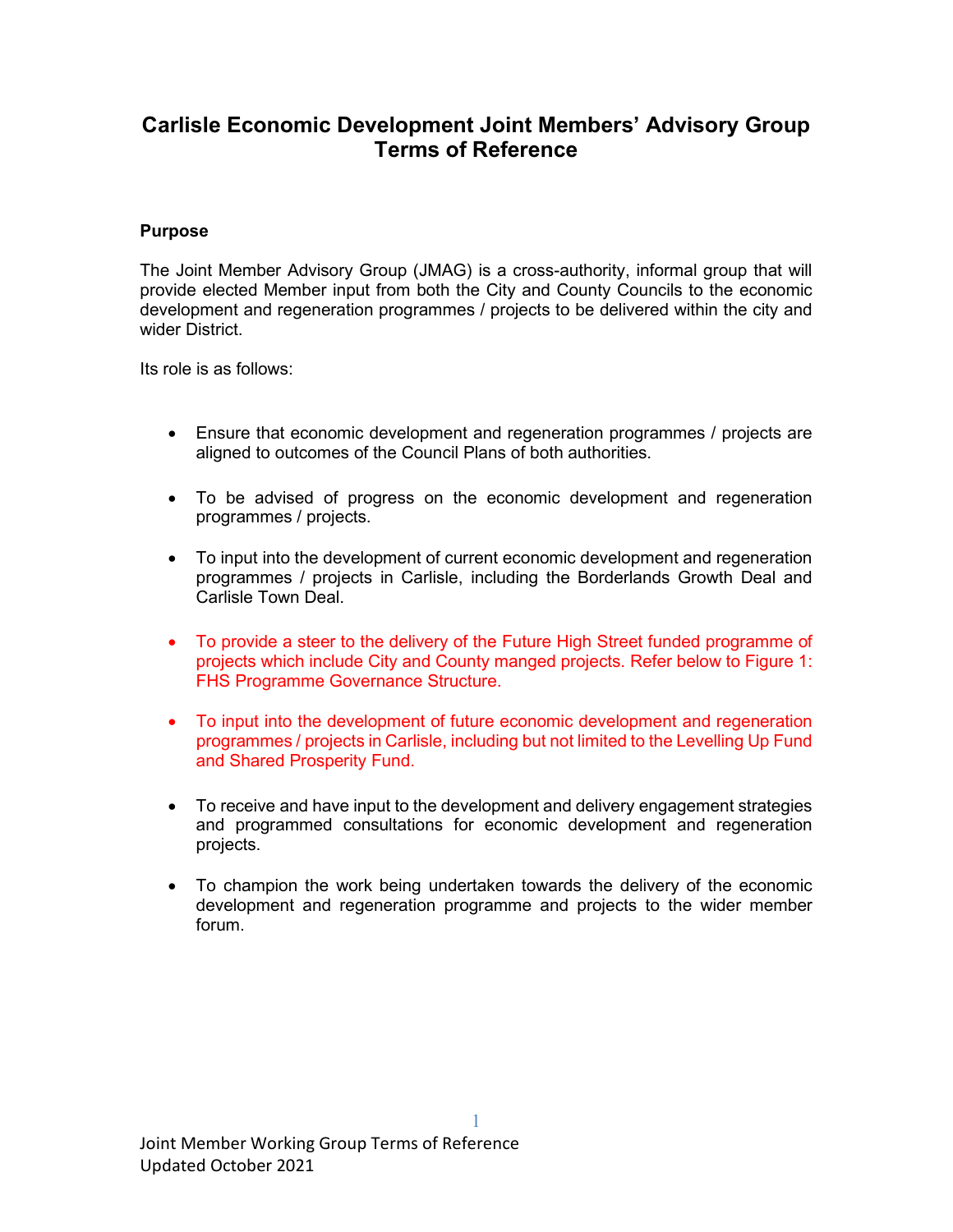

**Governance organogram - FHSF programme delivery**

#### **Membership**

Membership will comprise of elected Members of Carlisle City Council and Cumbria County Council and will be cross party. The core members and roles are as follows:-

| <b>Councillor</b>          | Organisation                  | Role   |
|----------------------------|-------------------------------|--------|
| <b>Cllr John Mallinson</b> | <b>Carlisle City Council</b>  | Chair  |
| <b>Cllr Paul Nedved</b>    | <b>Carlisle City Council</b>  | Member |
| <b>Cllr Les Tickner</b>    | <b>Carlisle City Council</b>  | Member |
| <b>Cllr Cyril Webber</b>   | <b>Cumbria County Council</b> | Member |
| <b>Cllr Alan McGukin</b>   | <b>Cumbria County Council</b> | Member |
| Xxx                        | <b>Cumbria County Council</b> | Member |

The JMWG may consider it appropriate to extend the membership as required and from time to time invite representatives from other partner organisations or external bodies to present or contribute to relevant topics and issues.

The JMWG will be advised by the Officers of both Carlisle City Council and Cumbria County Council:

2